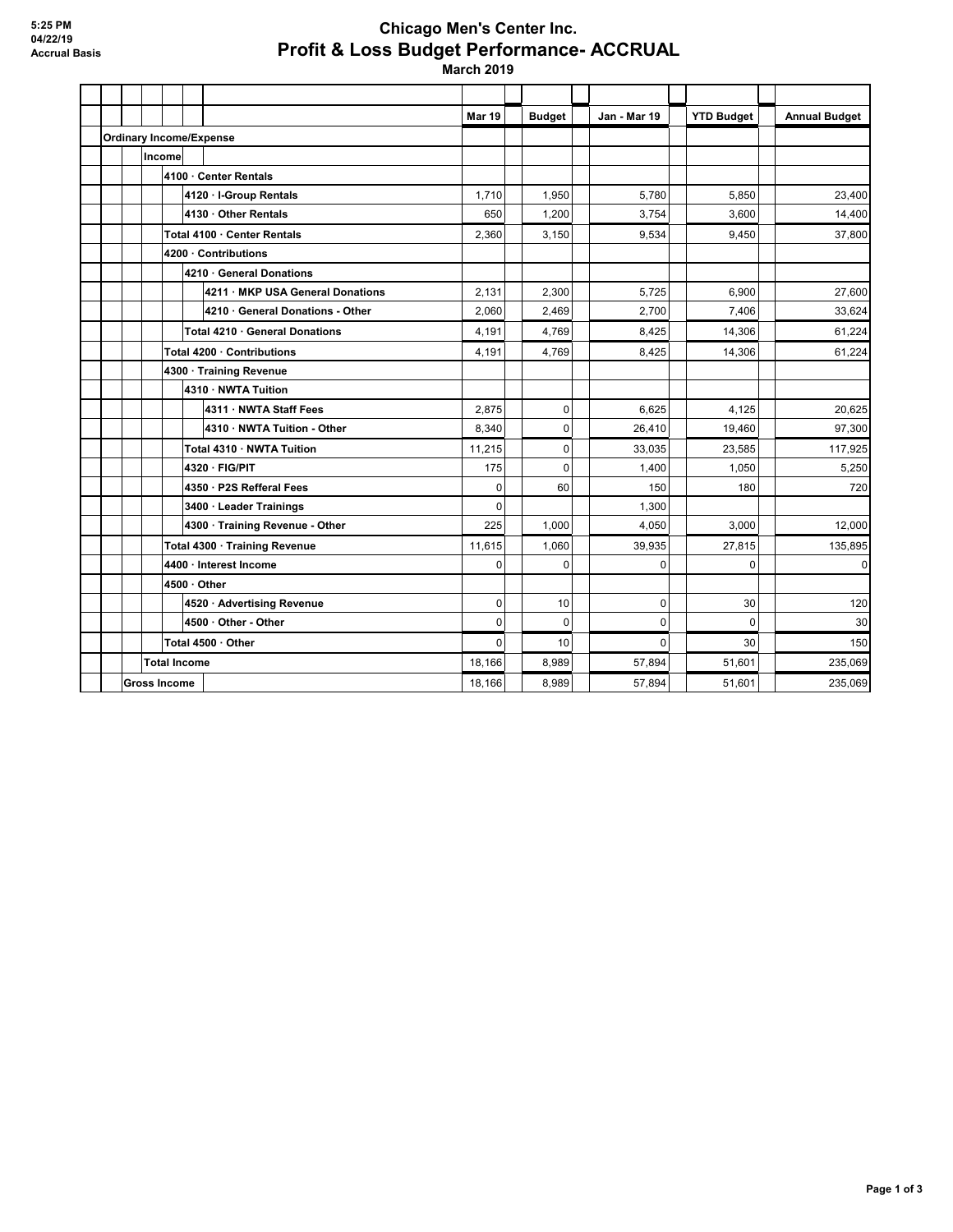## **Chicago Men's Center Inc. Profit & Loss Budget Performance- ACCRUAL**

 **March 2019**

|            |  |                            |                                |                                            | <b>Mar 19</b>  | <b>Budget</b> |             | Jan - Mar 19 | <b>YTD Budget</b> | <b>Annual Budget</b> |
|------------|--|----------------------------|--------------------------------|--------------------------------------------|----------------|---------------|-------------|--------------|-------------------|----------------------|
|            |  | <b>Expense</b>             |                                |                                            |                |               |             |              |                   |                      |
|            |  |                            |                                | 6000 Center Expense                        |                |               |             |              |                   |                      |
|            |  |                            |                                | 6210 Accounting Fees                       | 1,417          |               | 1,417       | 4,250        | 4,251             | 17,004               |
|            |  |                            |                                | 6050 · Rent (princ, int. & prop tax)       |                |               | 4,515       | 12,105       | 13,545            | 54,180               |
|            |  |                            |                                | Total 6000 Center Expense                  | 5,160          |               | 5,932       | 16,355       | 17,796            | 71,184               |
|            |  |                            |                                | 6100 Fund Raising Expense                  | 0              |               | $\mathbf 0$ | 0            | $\Omega$          | 2,200                |
|            |  |                            | 6200 Operating Expense         |                                            |                |               |             |              |                   |                      |
|            |  |                            |                                | 6221 · Insurance                           | $\overline{0}$ |               | $\mathbf 0$ | $\mathbf 0$  | $\mathbf 0$       | 3,926                |
|            |  |                            |                                | 6215 Bank and Credit Card Fees             | 468            |               | 360         | 1,346        | 1,080             | 4,320                |
|            |  |                            |                                | 6010 · Building Repairs                    | 2,700          |               | 75          | 2,852        | 225               | 900                  |
|            |  |                            |                                | 6220 Conferences & Meetings                | 0              |               | 100         | $\mathbf 0$  | 300               | 1,200                |
|            |  |                            |                                | 6040 · Equipment & Maintenance             | $\overline{0}$ |               | 375         | 637          | 1,125             | 4,500                |
|            |  |                            |                                | 6230 Office Supplies                       | 50             |               | 100         | 243          | 300               | 1,200                |
|            |  |                            |                                | 6235 · Payroll Expenses.                   |                |               |             |              |                   |                      |
|            |  |                            |                                | 6236 · Health Insurance                    | 150            |               | 150         | 450          | 450               | 1,800                |
|            |  |                            |                                | 6235 · Payroll Expenses. - Other           | 3,897          |               | 3,864       | 11,687       | 11,591            | 46,363               |
|            |  |                            |                                | Total 6235 · Payroll Expenses.             | 4,047          |               | 4,014       | 12,137       | 12,041            | 48,163               |
|            |  |                            |                                | 6245 Permits & Fees                        | 1,579          |               | $\mathbf 0$ | 1,654        | 230               | 341                  |
|            |  |                            |                                | 6250 · Postage & Shipping                  | 38             |               | 40          | 114          | 120               | 480                  |
|            |  |                            |                                | 6255 Software and Services                 | 0              |               | 50          | 0            | 150               | 600                  |
|            |  |                            |                                | 6260 · Telephone, Email & Internet         |                |               |             |              |                   |                      |
|            |  |                            |                                | 6261 CellPhone - Office                    | 100            |               | 100         | 300          | 300               | 1,200                |
|            |  |                            |                                | 6260 · Telephone, Email & Internet - Other | 250            |               | 235         | 981          | 705               | 2,820                |
|            |  |                            |                                | Total 6260 · Telephone, Email & Internet   | 350            |               | 335         | 1,281        | 1,005             | 4,020                |
|            |  |                            |                                | 6060 · Utilities                           | 2,251          |               | 756         | 3,466        | 2,269             | 9,075                |
|            |  |                            | Total 6200 · Operating Expense |                                            | 11,483         |               | 6,205       | 23,730       | 18,845            | 78,725               |
|            |  |                            |                                | 6300 · Training Expenses                   |                |               |             |              |                   |                      |
|            |  |                            |                                | 6320 · NWTA Food Expenses                  | $\pmb{0}$      |               | $\mathbf 0$ | 2.500        | 1,650             | 8,250                |
|            |  |                            |                                | 6330 NWTA Leader Fees                      | $\overline{0}$ |               | $\pmb{0}$   | 4,550        | 3,212             | 16,060               |
|            |  |                            |                                | 6340 NWTA Leader Travel                    | $\overline{0}$ |               | $\mathbf 0$ | $\mathbf 0$  | 400               | 2,000                |
|            |  |                            |                                | 6350 NWTA Materials                        | 0              |               | $\pmb{0}$   | 2,425        | 1,000             | 5,000                |
|            |  |                            |                                | 6370 · NWTA MKPI Fees                      | 0              |               | 0           | 7,800        | 5,850             | 29,250               |
|            |  |                            |                                | 6380 NWTA Site Rental                      | 0              |               | $\pmb{0}$   | 2,500        | 2,500             | 12,500               |
|            |  |                            |                                | 6400 Other Leader Fees                     | 0              |               | 325         | 300          | 975               | 3,900                |
|            |  |                            |                                | 6300 · Training Expenses - Other           |                |               | 500         | $\mathbf 0$  | 1,500             | 6,000                |
|            |  |                            |                                | Total 6300 · Training Expenses             | $\overline{0}$ |               | 825         | 20,075       | 17,087            | 82,960               |
|            |  | <b>Total Expense</b>       |                                |                                            | 16,643         | 12,962        |             | 60,160       | 53,728            | 235,069              |
|            |  | <b>Net Ordinary Income</b> |                                |                                            | 1,523          | $-3,973$      |             | $-2,266$     | $-2,127$          | $\pmb{0}$            |
| Net Income |  |                            |                                |                                            | 1,523          |               | $-3,973$    | $-2,266$     | $-2,127$          | ō                    |